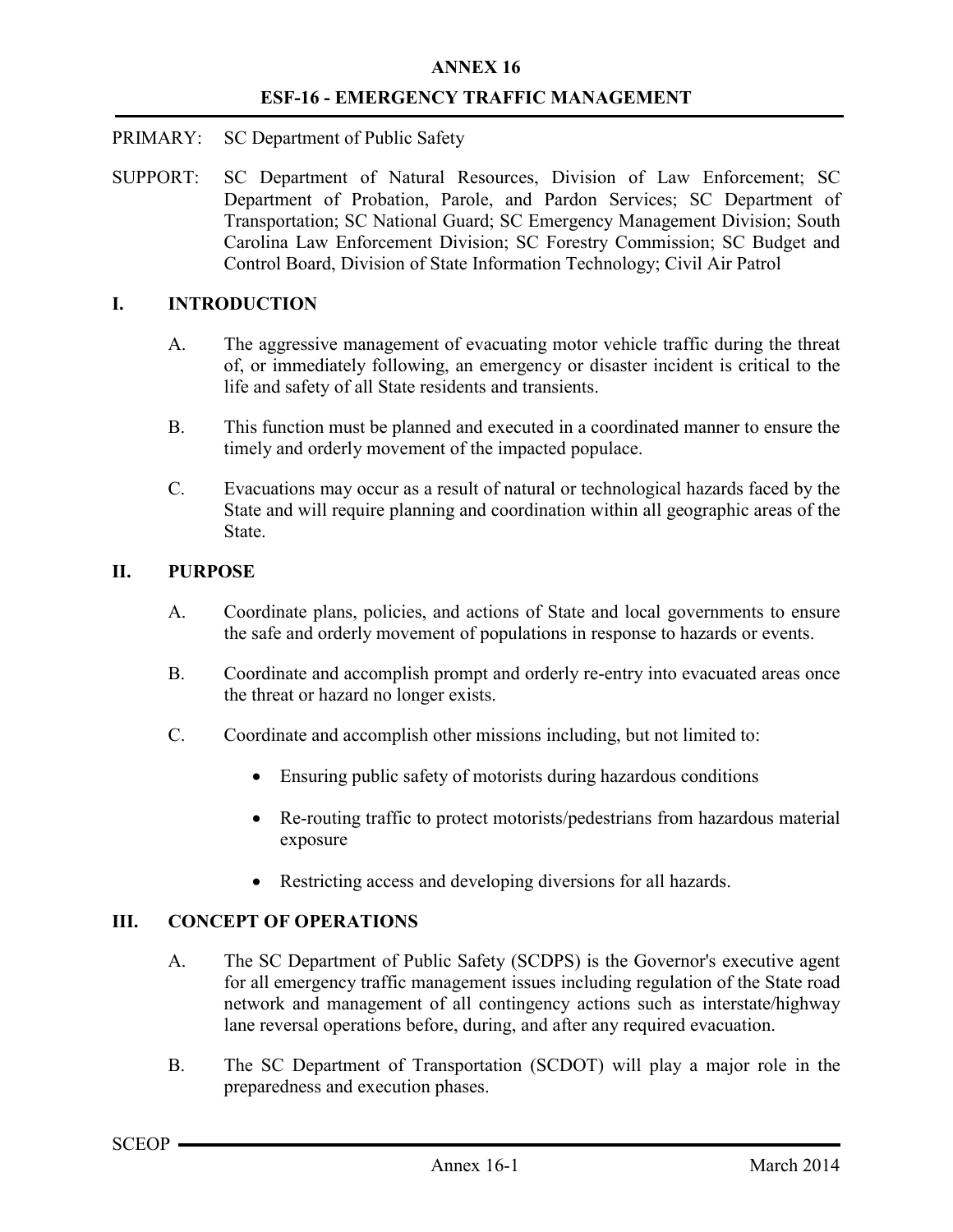- C. SCDPS will provide overall leadership of ESF-16 and is responsible for all ESF-16 administrative, management, planning, preparedness, mitigation, response, and recovery activities to include coordinating and maintaining Standard Operating Procedures (SOP) to support Annex 16.
- D. ESF-16 supporting agencies will support SCDPS in the planning and execution of the above.
- E. ESF-16 personnel will integrate the principles of the National Incident Management System (NIMS) and Incident Command into all ESF-16 planning and response operations.
- F. ESF-16 will coordinate with all ESF-16 support agencies and other appropriate departments/agencies and organizations to ensure operational readiness prior to, during or after an incident, emergency, or disaster.
- G. SCEMD will monitor conditions that have the potential to require evacuation of any area(s) of the State and implement changes in Operating Conditions (OPCON) as required.
- H. SCEMD will coordinate with and advise the Governor concerning evacuation decisions and pre-evacuation actions.
- I. The State Emergency Operations Center (SEOC) will coordinate evacuation decisions and time-lines in accordance with the SEOC SOP and any applicable hazard-specific plans.
- J. ESF-16 will coordinate emergency traffic management resource needs among all state agencies during emergency traffic operations, and facilitate information sharing between SCDPS command and the SEOC.
- K. SCDOT will provide technical assistance, operational guidance, and provide access to the Intelligent Transportation System network.
- L. The ESF-16 will gather information on traffic flow and highway usage and, in coordination with ESF-15 (Public Information), ensure dissemination of information to the public.

### IV. ESF ACTIONS

- A. Preparedness
	- 1. Coordinate all requirements to support State and local emergency traffic management.
	- 2. Participate in State exercises and conduct, at least annually, an ESF-16 exercise to validate this Annex and supporting SOPs.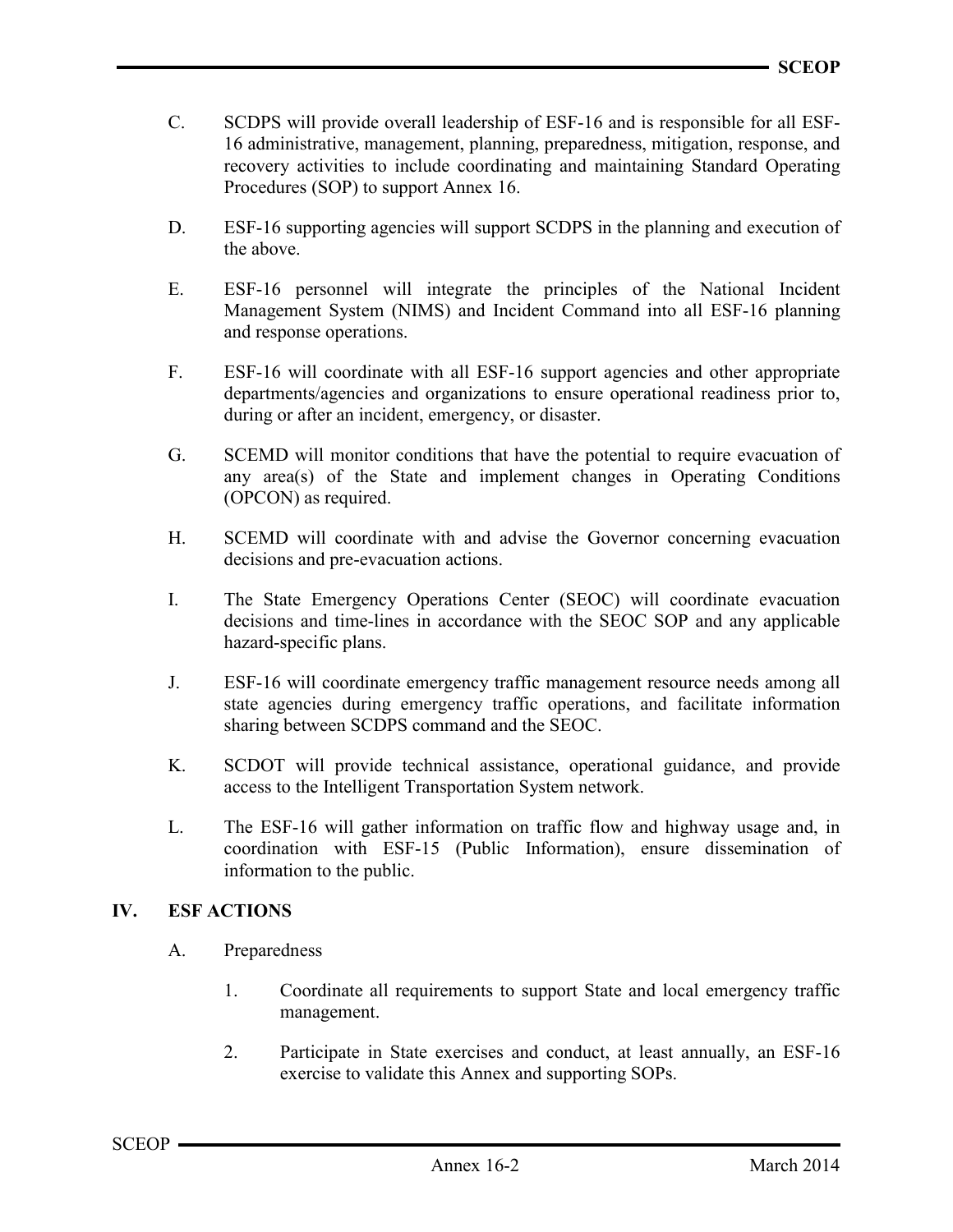- 3. Coordinate with ESF-16 support agencies to ensure personnel are trained on the principles of the National Incident Management System (NIMS) and Incident Command, and integrate those principles into planning and response operations.
- 4. Ensure procedures are in place to document costs.
- 5. Support the Emergency Management Assistance Compact (EMAC) by ensuring ESF personnel are trained on EMAC responsibilities, by preidentifying assets, needs and resources that may be allocated to support other states, and by maintaining related information in WebEOC.
- B. Response
	- 1. Monitor and maintain situational awareness of the implementation of emergency traffic management plan(s).
	- 2. Disseminate emergency traffic management information in coordination with SCEMD, SCDOT, and ESF-15 (Public Information).
	- 3. Report traffic flow information to the Situation Unit to include out-of-state traffic flows.
	- 4. Coordinate with ESF-2 (Communications) to support emergency traffic management communications plans.
	- 5. Provide traffic information to ESF-1 (Transportation) which may assist the Department of Corrections in making prisoner evacuation decisions.
	- 6. Provide damage information from field units to the Situation Unit.
- C. Recovery
	- 1. Maintain situational awareness of emergency traffic management.
	- 2. In coordination with ESF-1 (Transportation), facilitate traffic flow and direction for EMAC Mobilization Units and Regional Staging Areas.
	- 3. Maintain appropriate records of costs incurred during the event.
- D. Mitigation
	- 1. Support and plan for mitigation measures including monitoring and updating mitigation actions in the State Hazard Mitigation Plan.
	- 2. Review, evaluate and comment on proposed State Hazard Mitigation Plan amendments, upon initiation and within review.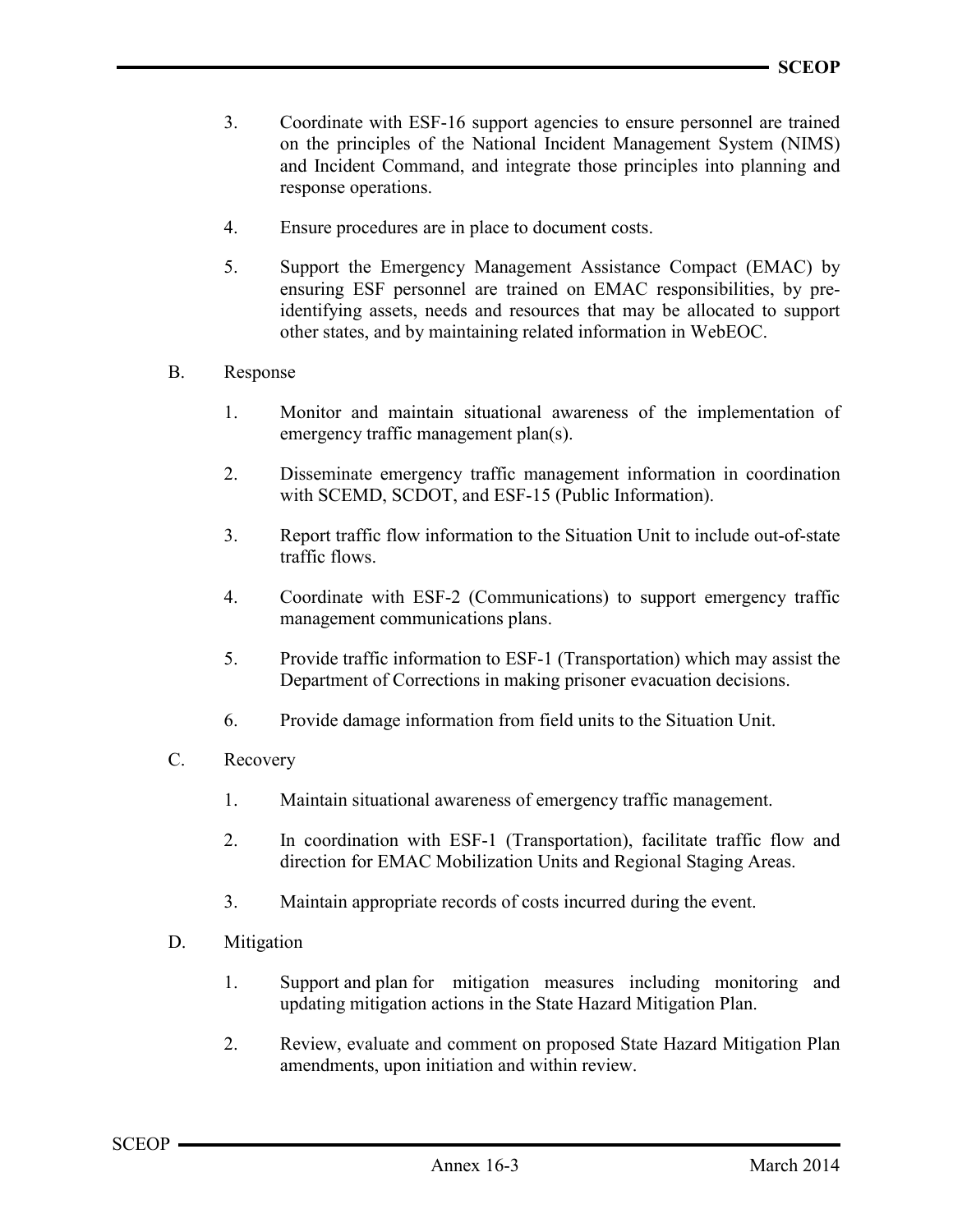- 3. Support requests and directives from the Governor and/or FEMA concerning mitigation and/or re-development activities.
- 4. Document matters that may be needed for inclusion in agency or state/federal briefings, situation reports and action plans.

# V. RESPONSIBILITIES

- A. General.
	- 1. State agencies under ESF-16 will identify, train, and assign personnel to staff, maintain contact with and/or prepare to execute missions in support of ESF-16 during periods of activation.
	- 2. State agencies under ESF-16 will train personnel on EMAC procedures to include identifying agency resources to sustain emergency operations, prescripting anticipated needs on specific EMAC messages and listing agency resources available for interstate and intrastate mutual aid missions.
	- 3. ESF-16 lead and support agencies will train their personnel on the principles of the National Incident Management System (NIMS) and Incident Command.
	- 4. ESF-16 personnel will be familiar with the National Response Framework for guidance relating to traffic management. This familiarization will include but not be limited to the make-up, functions and responsibilities of the Incident Management Assistance Teams (IMAT), and the JFO.
	- 5. Agencies requesting EMAC assistance will identify and provide a Liaison Officer for each EMAC request to facilitate arrival and onward movement of EMAC support at the appropriate Staging Areas.
- B. Department of Public Safety
	- 1. Serve as the primary advisor to the Governor and the SCEMD Director concerning all evacuations, re-entry and/or emergency traffic operations
	- 2. Develop, maintain, and execute evacuation/re-entry traffic management plans designed to permit evacuation of all citizens in affected areas during a prescribed time frame and to facilitate re-entry following the evacuation.
	- 3. In coordination with SCEMD, SCDOT and local authorities, develop statewide evacuation routes.
	- 4. In coordination with SCEMD, SCDOT, and local authorities, designate predetermined Traffic Control Points (TCP) statewide.
	- 5. Determine and ensure provision of all equipment resources required.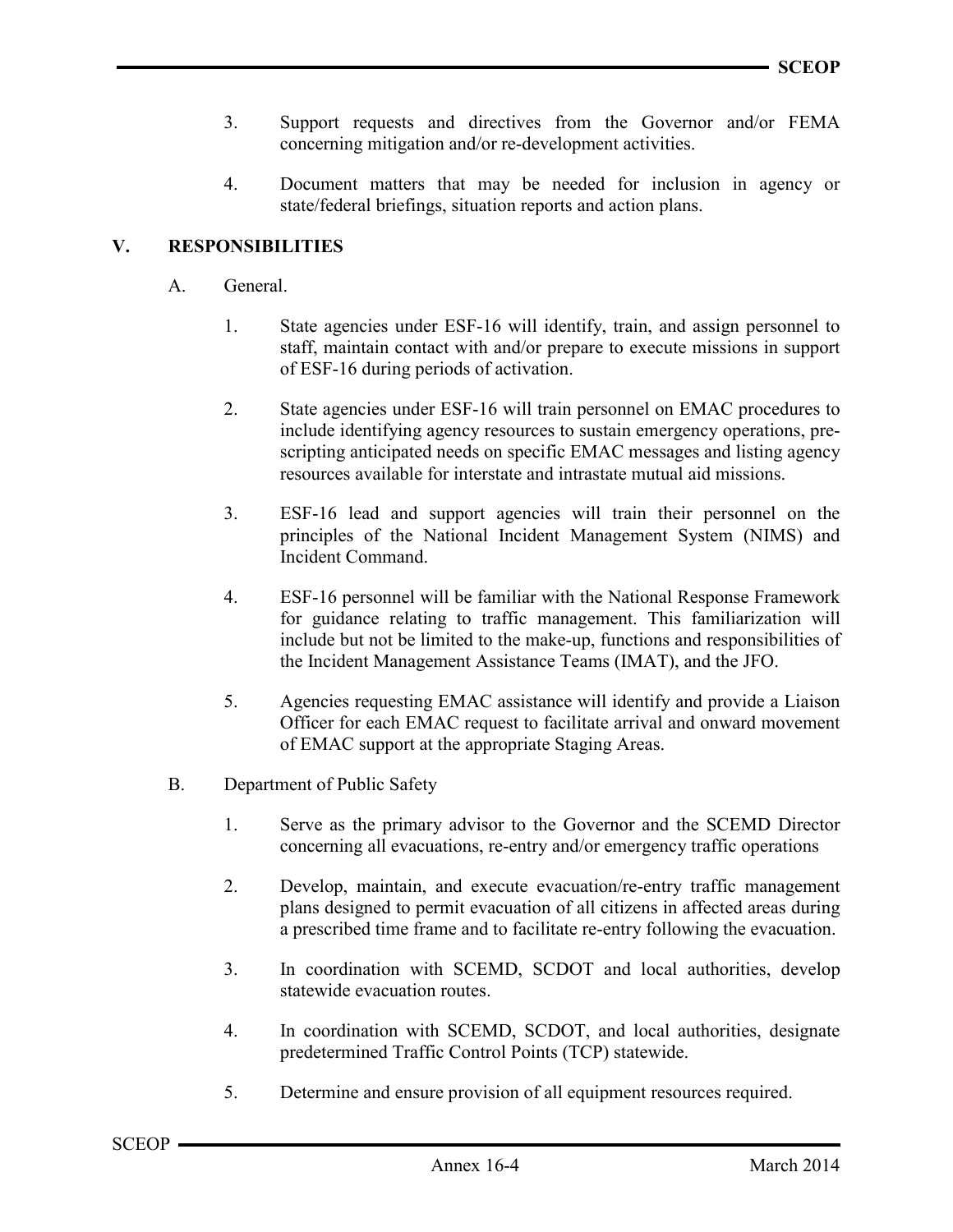- 6. Coordinate all requirements to support State and local emergency traffic management.
- 7. Designate and manage operation of pre-assigned manpower and equipment staging areas.
- 8. Schedule and conduct pre-evacuation coordination meetings with all participating agencies as required.
- 9. In coordination with SCEMD and SCDOT, establish procedures to monitor traffic flow.
- 10. In coordination with SCDOT and local authorities, develop and implement plans for the ingress and egress of emergency vehicles during evacuations, statewide.
- 11. Coordinate with the Department of State Information Technology (DSIT) to develop and implement traffic management communications plans.
- 12. Coordinate with all county and municipal law enforcement agencies to ensure clear understanding of traffic management responsibilities.
- 13. Develop and conduct pre-mission operational briefings for participating agencies to include affected county and municipal law enforcement agencies.
- 14. Coordinate with SCEMD and SCDOT to develop evacuation time matrices for known or fixed hazards.
- 15. Develop and maintain plans and procedures for the execution of interstate highway reversal and other operations in coordination with SCEMD and SCDOT.
- 16. In coordination with SCEMD and SCDOT, develop public awareness, education, and information programs to ensure citizens and visitors are aware of evacuation plans for hurricanes and other hazards as necessary.
- 17. Develop and coordinate an annual ESF-16 exercise based on a hurricane scenario.
- 18. Notify all ESF-16 supporting agencies upon activation.
- 19. Implement emergency traffic management plans, as required.
- 20. Provide personnel, transportation, communications, and equipment to support emergency traffic management operations.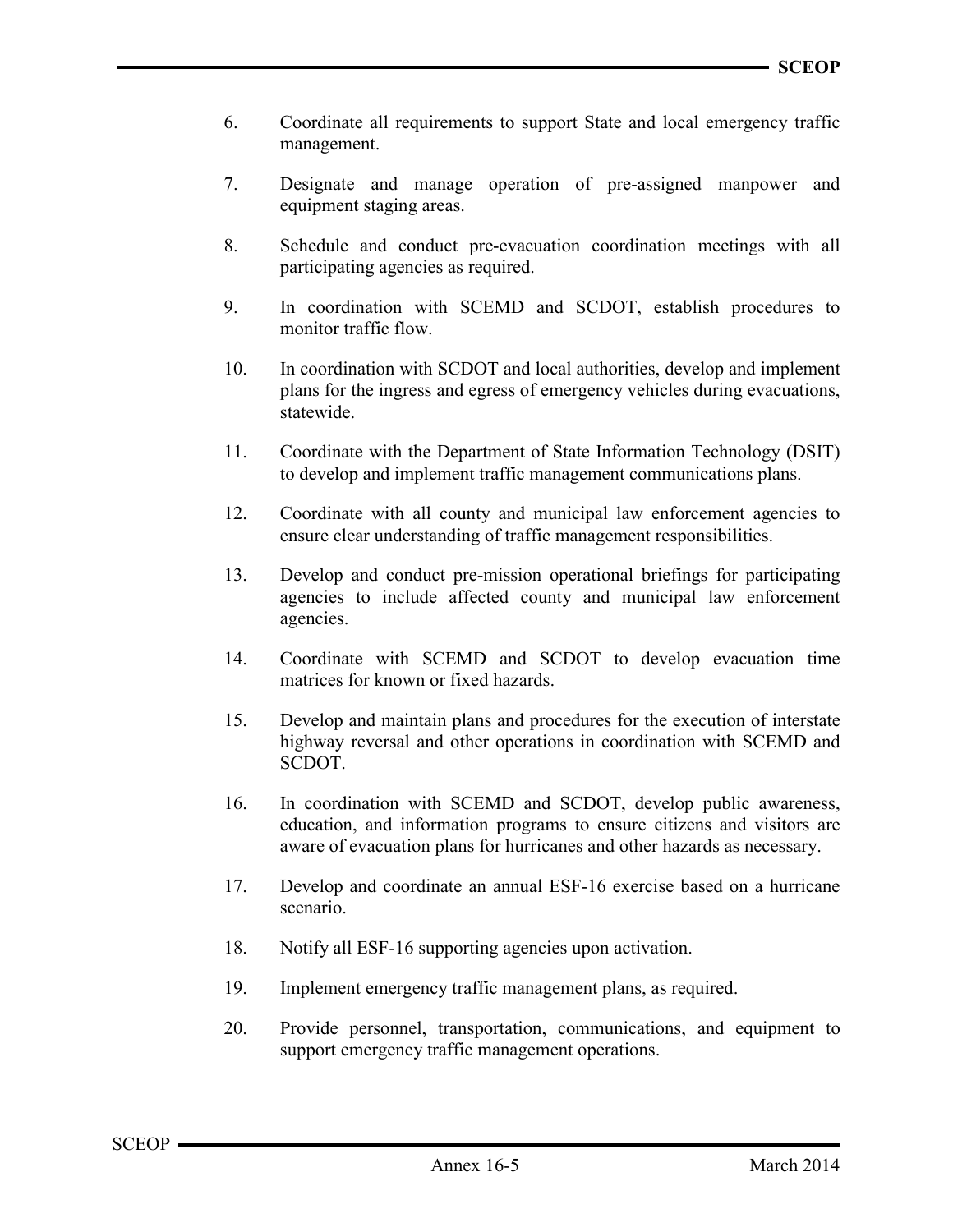- 21. Conduct post-event emergency traffic management with priority given to emergency service vehicles, transportation of supplies and equipment, and access to critical facilities.
- 22. Coordinate with local agencies to facilitate expedited re-entry operations returning displaced citizens into unaffected areas of a disaster.
- 23. Assist public and private organizations with traffic control during the restoration of infrastructure services.
- 24. Provide SCDPS representation to the Recovery Task Force
- 25. Support long-term recovery priorities as identified by the Long-Term Recovery Committee and Recovery Task Force.
- 26. Conduct After Action Reviews (AAR) of ESF-16 activities, inclusive of input from local agencies, after each disaster response operation.
- C. SC Department of Natural Resources, Division of Law Enforcement
	- 1. Support ESF-16 operations with personnel, as requested.
	- 2. Provide equipment and air resource support for emergency traffic management operations.
- D. SC Department of Probation, Parole, and Pardon Services
	- 1. Support ESF-16 operations with personnel, as requested.
	- 2. Provide equipment, communications, and personnel to support emergency traffic management operations.
- E. SC Department of Transportation
	- 1. Support development of all evacuation routes through the provision of traffic engineering, geographic information, and mapping services.
	- 2. Coordinate with SCEMD and SCDPS to develop evacuation time matrices for known or fixed hazards.
	- 3. Provide required traffic control barriers, cones, temporary signs, and sign crews to support evacuation route management.
	- 4. Provide evacuation signs for all designated hurricane evacuation routes.
	- 5. Evaluate all evacuation routes.
	- 6. Support SCDPS in the selection and management of alternate transportation routes.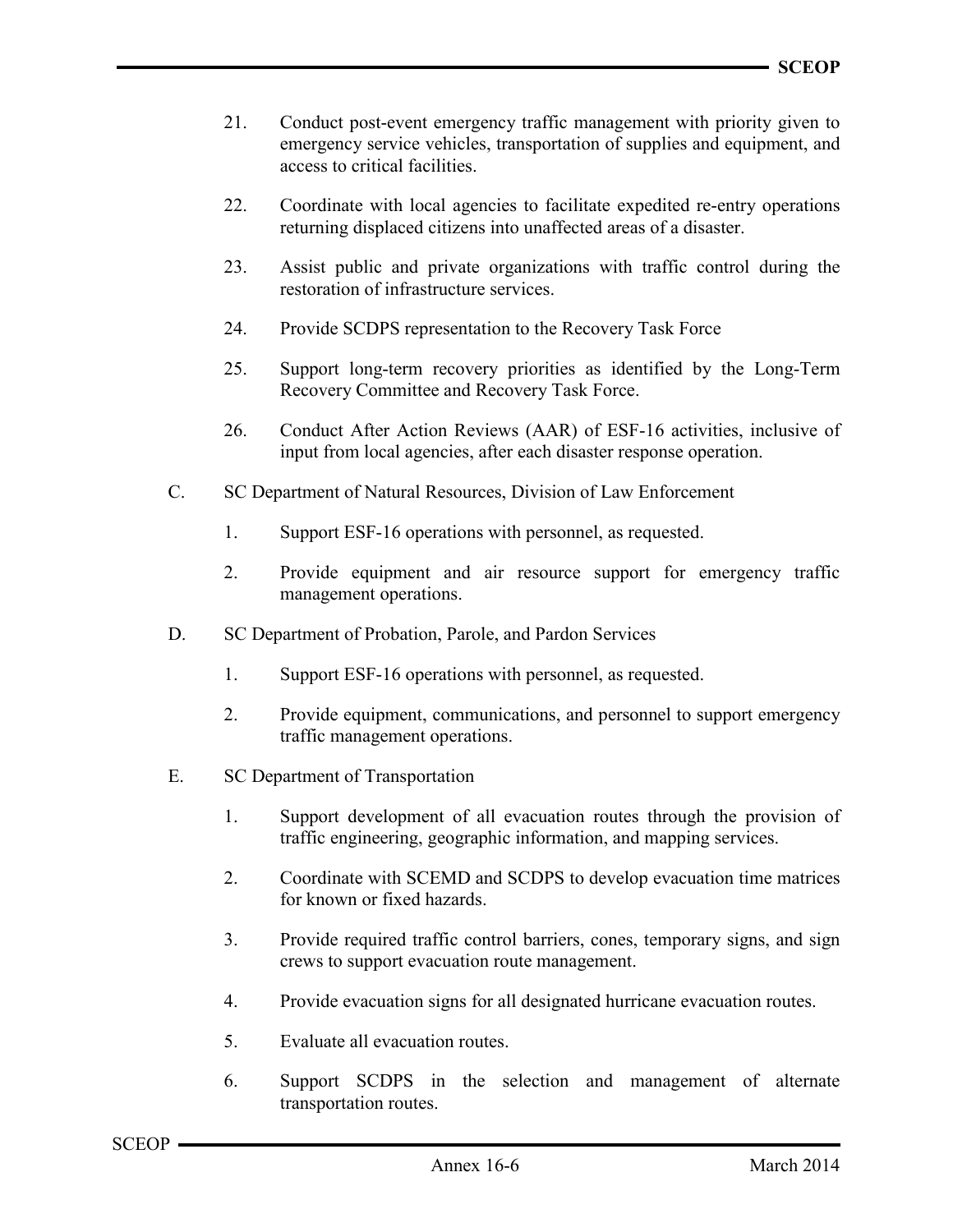- 7. Assign SCDOT State Highway Emergency Program (SHEP) incident management trucks to evacuation/emergency routes to ensure rapid assistance to disabled vehicles that may impede traffic flow.
- 8. Develop plans and operational procedures to support evacuee comfort stations at designated interstate rest areas.
- 9. Develop and publish hurricane evacuation route maps for public distribution.
- 10. Design, install, and maintain controlled emergency access to facilitate emergency traffic management plans as required.
- 11. Integrate Intelligent Transportation System (ITS) components into evacuation traffic management plans.
- 12. Provide ITS traffic information, where available, to the Situation Unit.
- 13. Provide continuous coordination with the Federal and other state Departments of Transportation during regional evacuations regarding outof-state traffic flows, and brief ESF-16.
- F. SC National Guard
	- 1. Provide a representative to ESF-16 during air operations.
	- 2. Provide unit manpower and equipment assignments to support traffic control points and road patrol functions as assigned by SCDPS.
	- 3. Conduct training annually with all units and personnel assigned traffic control responsibilities.
	- 4. Provide mission ready aviation support as required by SCDPS.
	- 5. Support traffic management operations with manpower, equipment, and logistical support as determined necessary and assigned in ESF-16 SOP
- G. SC Emergency Management Division
	- 1. Identify likely areas of the State to be evacuated and provide assistance to SCDPS during traffic management plan development, maintenance and all emergency operations.
	- 2. Coordinate with SCDPS and SCDOT to develop evacuation time matrices for known or fixed hazards.
	- 3. Recommend areas requiring evacuation to the Governor and coordinate development of required Executive Orders.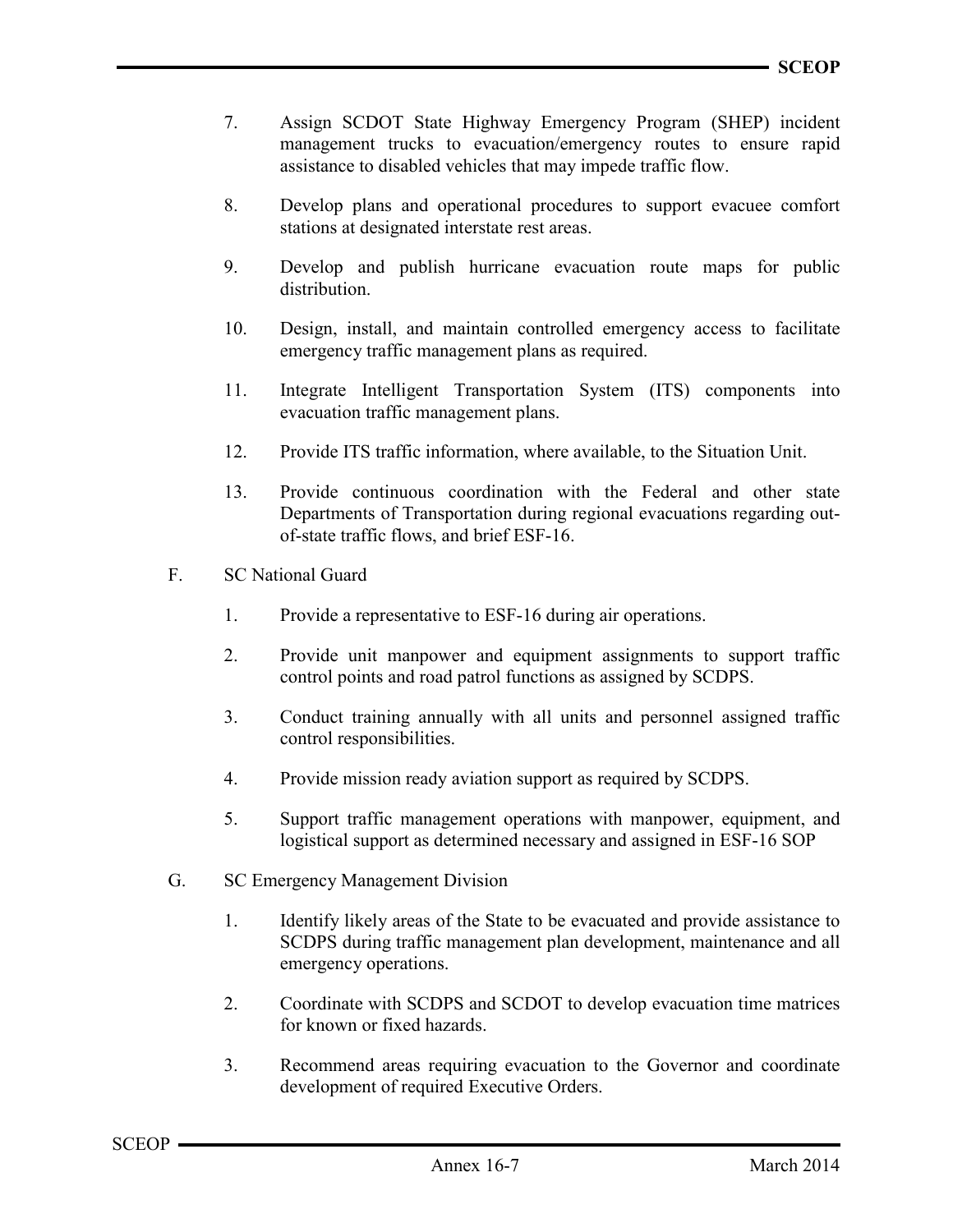- 4. Activate all departments/agencies involved in emergency traffic management for SEOC staffing.
- 5. Conduct conference calls with all impacted County Emergency Management organizations to ensure coordination of all evacuation orders and traffic management operations.
- 6. Conduct and coordinate emergency public information operations utilizing the Joint Information System (JIS).
- 7. Coordinate re-entry timing and the rescission of the Governor's Evacuation Order once the hazard no longer exists.
- H. South Carolina Law Enforcement Division
	- 1. Provide personnel and aviation support as requested by SCDPS for emergency traffic management.
	- 2. In the event of a SCDPS communications failure, provide communications support emergency traffic management aviation operations.
- I. SC Forestry Commission

Provide personnel and aviation support as requested by SCDPS for emergency traffic management.

- J. SC Budget and Control Board, Division of State Information Technology
	- 1. Provide communications equipment (e.g. radios, repeaters, and cell phones) and system status to support ESF-16 operations.
	- 2. Coordinate with SCDPS to develop and implement traffic management communications plans as necessary.
- K. Civil Air Patrol
	- 1. Provide a representative to ESF-16 during air operations.
	- 2. Provide aviation assets and resources to support ESF-16 operations.
	- 3. Provide air-to-ground radio communications during evacuation operations as required or assigned in ESF-16 SOP.

### VI. FEDERAL ASSISTANCE

A. This Annex has no counterpart in the National Response Framework. Federal assistance for evacuation is available from the Department of Energy, Department of Transportation, Department of Defense, Coast Guard, Public Health Service, and Nuclear Regulatory Commission through FEMA.